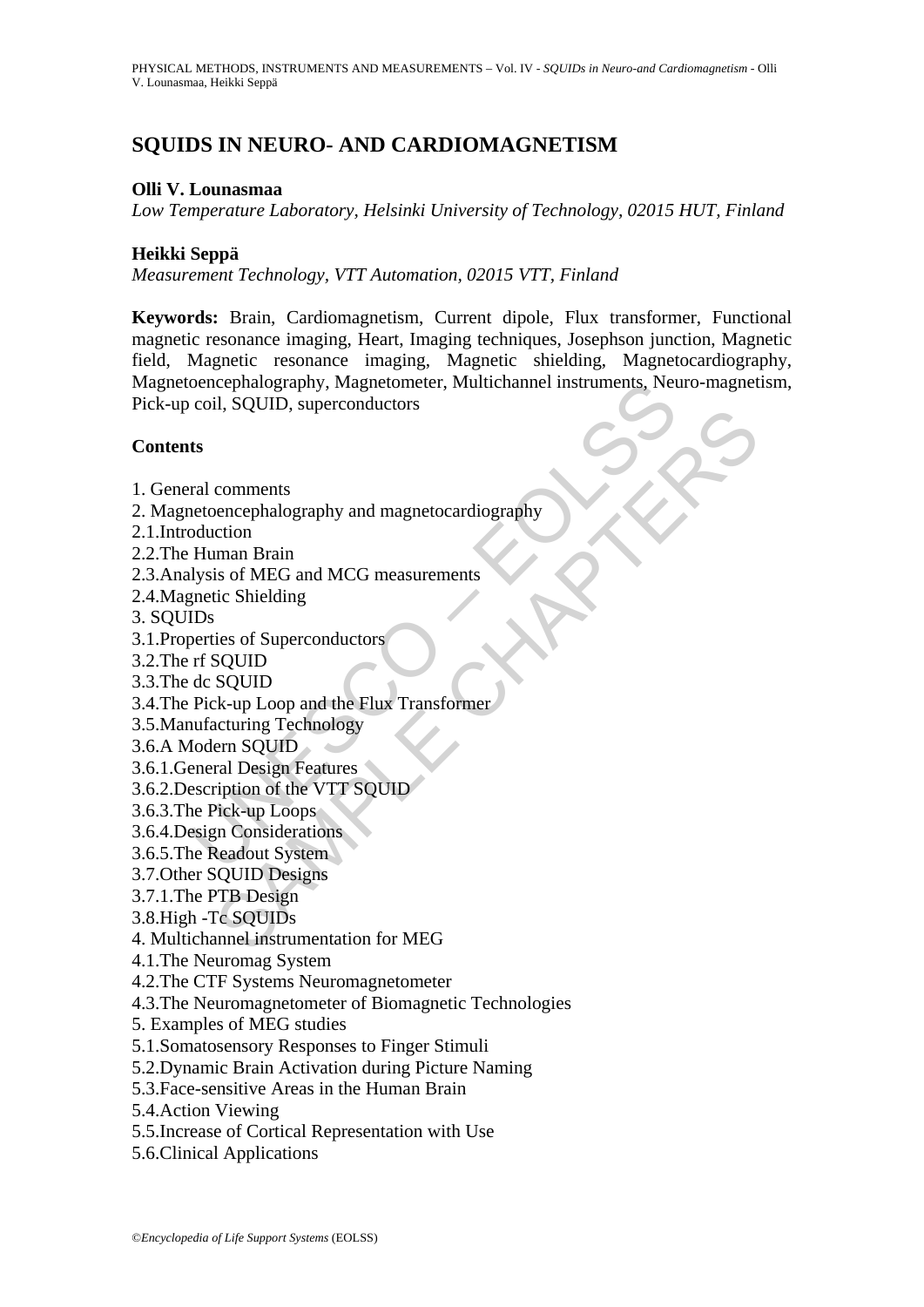#### 5.6.1.Epilepsy

5.6.2.Localization of Functionally Important Cortical Areas 6. Cardiomagnetic studies 6.1.The Human Heart 6.2.Methods and Instrumentation in Magnetocardiography 6.3.Detection of Heart Abnormalities 6.4.Estimation of Life-threatening Arrhythmia 6.5.Discussion on MCG 7. Comparisons of MEG, MCG, EEG, ECG, PET, and fMRI 8. Conclusions Acknowledgements Glossary Bibliography Biographical Sketches

#### **Summary**

y<br>
enaphy<br>
enaphy<br>
enaphy<br>
enaphy<br>
enaphy<br>
chical Sketches<br>
encephalography (MEG) and magnetocardiography (MCG) is given<br>
the two completely non-invasive imaging techniques, suitable for<br>
lies of human subjects. Large SQUI The Sampletian and Sketches<br>all Sketches<br>and Sketches<br>the and equate account of the theory and practice of SQUIDs ane<br>cephalography (MEG) and magnetocardiography (MCG) is given. MEG<br>of burnan subjects. Large SQUID arrays, In this chapter, an adequate account of the theory and practice of SQUIDs and of magnetoencephalography (MEG) and magnetocardiography (MCG) is given. MEG and MCG are two completely non-invasive imaging techniques, suitable for basic and clinical studies of human subjects. Large SQUID arrays, operating at liquid helium temperatures, are employed for detecting and localizing the magnetically active regions, modeled by current dipoles, in the working brain or heart. The measurements are usually performed in magnetically shielded rooms. Time resolution of both methods is better than 1 ms and spatial uncertainty 5 ... 6 mm. The evoked brain signals are as small as 40 fT, one billionth of the earth's geomagnetic field. The dc SQUID is discussed with a detailed description of the ideas behind and construction of the modern VTT superconducting sensor. A shorted account is given on the PTB SQUID. Commercial multi-SQUID instruments, briefly described, are now available from three manufacturers. Seven examples of brain studies, including two clinical applications, are discussed. Cardiomagnetic instrumentation is described and the use of MCG in detecting heart abnormalities is presented with three examples. The advantages and drawbacks of modern imaging techniques, including MEG, MCG, MRI, fMRI, and PET, are compared and the future of MEG and MCG is discussed. Eventually, when it becomes feasible to use high-*T*c SQUIDs in MEG and MCG, the high cost of magnetic measurements can be reduced.

#### **1. General Comments**

Activity of the brain and heart involves small electrical currents which flow in the biological tissue. These currents, in turn, produce tiny magnetic fields which can be measured outside the body, using ultra-low-noise Superconducting QUantum Interference Devices (SQUIDs). Two related techniques, magnetoencephalography (MEG) and magnetocardiography (MCG) have emerged to enable non-invasive utilization of the magnetic data. Clinical applications of both methods have evolved and further developments are in progress. MEG is sometimes called magnetic source imaging (MSI).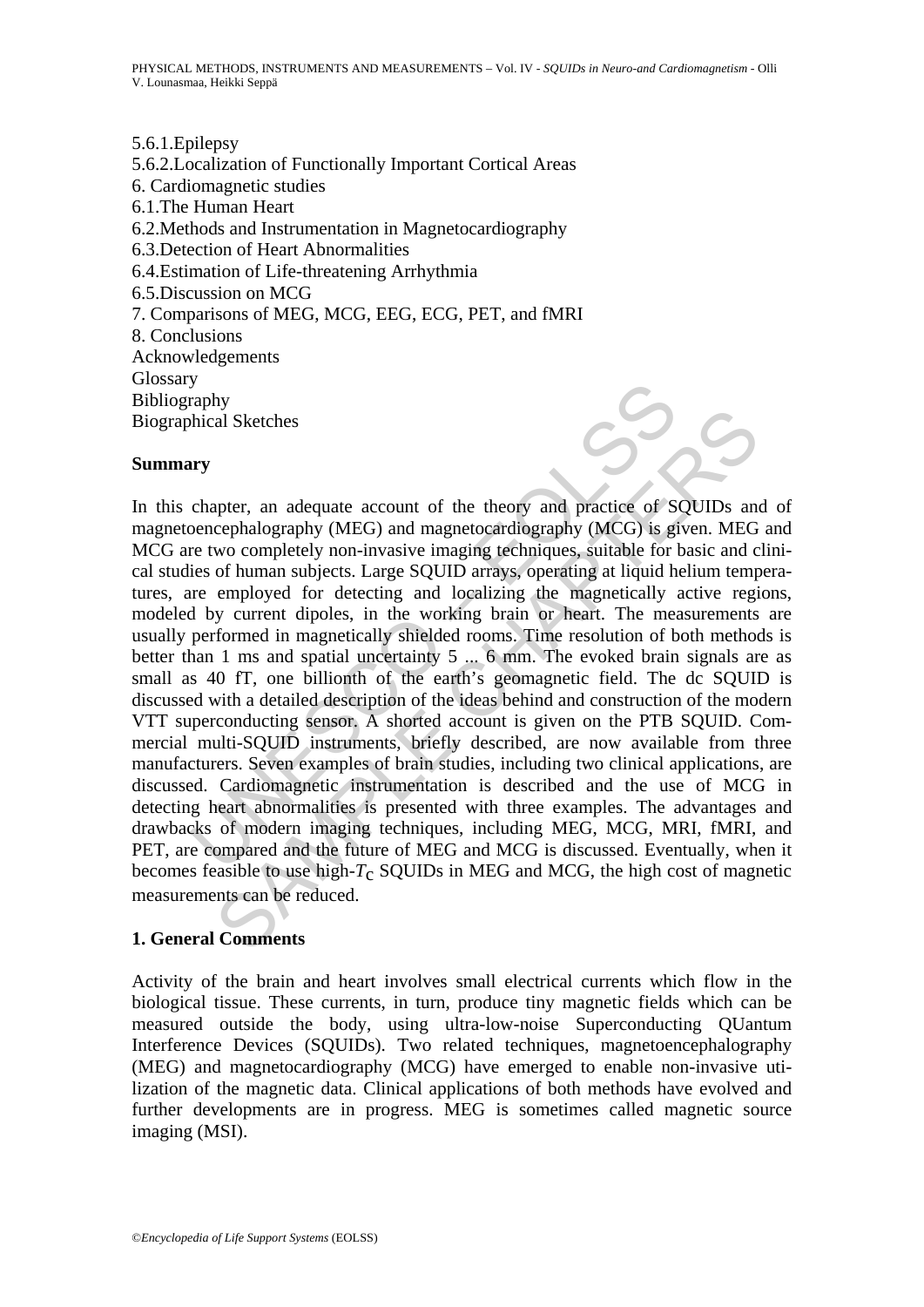Exploration of the human brain is of utmost intellectual interest: The whole humanity depends on our minds. The human brain is the most complex "instrument" known in the universe. There are about  $10^{11}$  neurons in the cerebral cortex. These nerve cells are the active units in a complex network, consisting of about  $10^{14}$  interconnections or synapses. This is more than in the world's entire telephone system.

A great deal has been learned already about the cerebral anatomy and physiology, but the fundamental question of how the brain stores, retrieves, and processes information is still largely unknown. Neural computers are the future tools of designing and decision making. Recent developments in this new field of computing are one important source of inspiration to study the functional principles of the human brain, in addition to many interesting questions of basic and clinical neuroscience. For the first time it is now possible to investigate information processing in the living human brain, without philosophical speculations.

The heart in conceptually a much simpler device than the brain but, nevertheless, cardiology is a very important field of medical research. Heart diseases are the numberone cause of deaths in developed countries.

Internation of basic and clinical neuroscience. For the first<br>to investigate information processing in the living human brain,<br>speculations.<br>and speculations.<br>and the brain budgy is a very important field of medical resear This chapter deals mainly with SQUIDs and their use in MEG studies. We naturally emphasize the MEG- and instrumentation work carried out under Riitta Hari and Olli Lounasmaa in the Low Temperature Laboratory of HUT, and the development of SQUIDs done under Heikki Seppä in VTT. A brief section towards the end describes the experimental arrangement and some results of MCG studies of the heart, emphasizing work carried out under Toivo Katila in the Laboratory of Biomedical Engineering of HUT and in the BioMag Laboratory jointly owned by HUCH and HUT.

## **2. Magnetoencephalography and Magnetocardiography**

### **2.1. Introduction**

eculations.<br>
in conceptually a much simpler device than the brain but, neverthe<br>
is a very important field of medical research. Heart diseases are the num<br>
of deaths in developed countries.<br>
For deaths in developed countr The intracellular currents that flow through the brain's individual nerve cells (neurons) produce magnetic fields which are too small to be detected outside the head. However, when thousands of nearby cells act synchronously, the current is large enough so that the field it generates can be measured non-invasively by a SQUID magnetometer, placed outside the skull. Neuromagnetic fields are 50 ... 500 fT (femtotesla =  $10^{-15}$  T) in strength, *i.e.*, one part in  $10^9$  or  $10^8$  of the earth's geomagnetic field. Cardiac fields are about two orders of magnitude stronger.

From the measured field distribution it is possible, by making suitable assumptions, to calculate backwards the brain area which was activated by a sensory stimulus, such as a sound, a picture, or a touch. Spontaneous brain rhythms, like the 10-Hz  $\alpha$ -activity, can be investigated as well. Figure 1 shows a typical experimental situation during MEG recordings.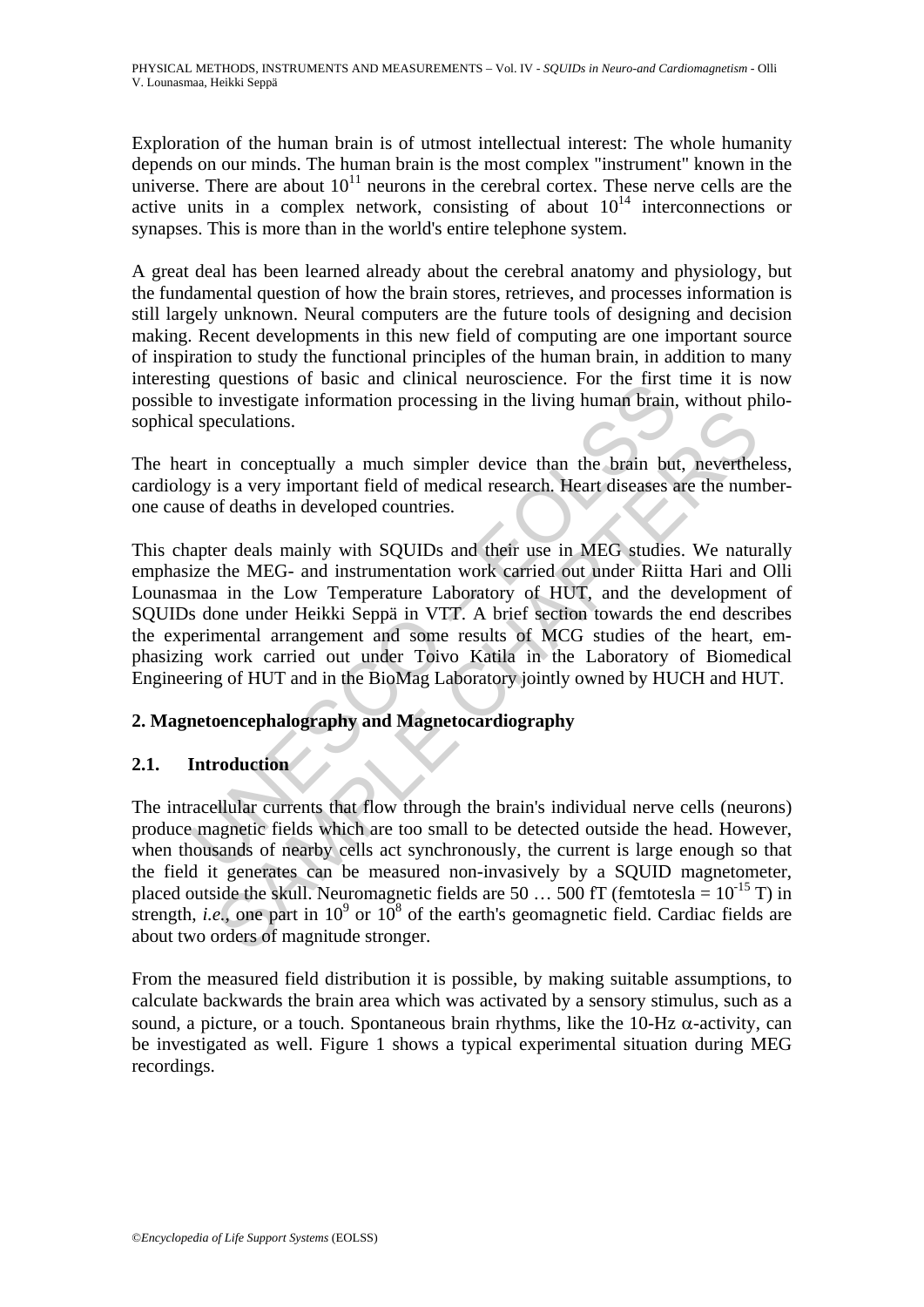PHYSICAL METHODS, INSTRUMENTS AND MEASUREMENTS – Vol. IV - *SQUIDs in Neuro-and Cardiomagnetism* - Olli V. Lounasmaa, Heikki Seppä



Figure 1. The first whole-head MEG instrument, installed to the Low Temperature Laboratory at HUT. During actual measurements the double doors to the shielded room must be tightly closed. The concave, helmet shaped bottom of the helium dewar, with the flux transformer coils near its tip, is brought as close as possible to the subject's head. The 122 SQUIDs in this prototype instrument were manufactured by the IBM Company of Yorktown Heights, NY.

Magnetoencephalography and magnetocardiography are fully based on the SQUID which is a superconducting ring interrupted by one or two Josephson junctions. Phase coherence of charge carriers in a superconductor gives rise to flux quantization in the SQUID ring. Owing to the smallness of the flux quantum, about 2.07 fWb, the SQUID can be made into a very sensitive parametric amplifier.

Pioneers in the MEG field are James Zimmerman, the inventor of the practical SQUID in 1970, David Cohen who, with Zimmerman, first detected magnetic brain signals, and Samuel Williamson whose group did much of the earlier work. At present, about 100 laboratories worldwide are engaged in magnetoencephalographic studies of the human brain; some of the interdisciplinary teams consist of a dozen or more researchers, including physiologists, physicists, psychologists, linguists, and information scientists. Comprehensive reviews of the MEG technique and of experimental data are available (see Bibliography). The state-of-the-art in biomagnetism is reflected in the proceedings of the biennial International Conferences on Biomagnetism.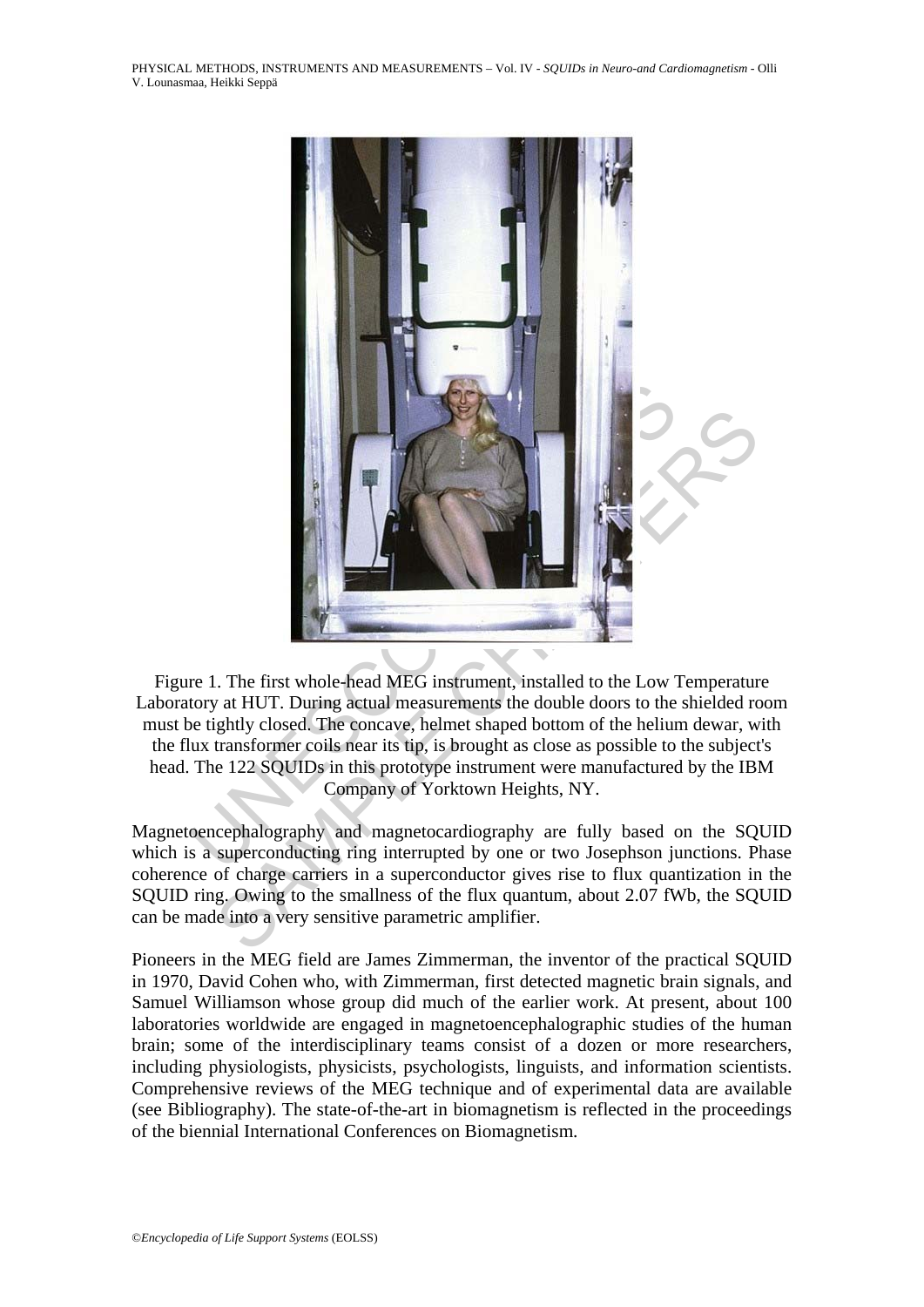PHYSICAL METHODS, INSTRUMENTS AND MEASUREMENTS – Vol. IV - *SQUIDs in Neuro-and Cardiomagnetism* - Olli V. Lounasmaa, Heikki Seppä

#### **2.2. The Human Brain**

In MEG, one is usually concerned with the uppermost layer of the brain, the cerebral cortex, which is a 2 ... 4 mm thick sheet of gray tissue, consisting of complexly interwoven neuronal networks. Both hemispheres of the brain, the left and the right, are subdivided by deep fissures into four lobes: frontal, parietal, temporal, and occipital (see Figure 2).



Figure 2. Illustration of the cerebral cortex from the left side.

BROCAS AREA THE SURE TEMPORAL LOBE<br>
SAUDITORIAL LOBE<br>
SAUDITORIAL LOBE<br>
TEMPORAL LOBE<br>
TEMPORAL LOBE<br>
TEMPORAL LOBE<br>
CHAPTER CHAPTERS AREA<br>
TEQUE 2. Illustration of the cerebral cortex from the left side.<br>
Tigure 2. Illust Most regions of the cerebral cortex have been mapped functionally in animals and also in man during brain surgery. The area just in front of the nearly vertical Rolandic (= central) fissure, in the frontal lobe, is the motor cortex, concerned with control and integration of muscular activity. Behind this fissure, in the parietal lobe, the primary somatic sensory cortex is located. This structure is involved with the reception and analysis of information from the skin, joints, and muscles. The left and right auditory cortices, in the temporal lobes, are largely buried within the Sylvian fissures. The primary visual cortex is in the occipital lobe at the back of the head. Wernicke's and Broca's areas, which are important for the analysis and production of speech, are also indicated in Figure 2. Most of the remaining cortical regions are known as association areas where inputs from several sensory modalities are integrated.

Signals in the brain are processed by neurons, which communicate with each other via weak electrical impulses. The neurons are able to generate so-called action potentials, which are voltage pulses of about 100 mV that last for about 1 ms. Action potentials travel along axons, the long branches of individual neurons. When the pulse reaches a synapse where two neurons meet, it causes the release of chemical neurotransmitters that trigger a postsynaptic current in the next neuron. This allows transmission of interneuronal currents to continue through the brain.

Five parameters are employed to characterize the current dipole that is used to explain MEG data: three for the dipole's position in 3-D space, one for its orientation, and one for its strength. Just one parameter is needed to characterize the orientation, because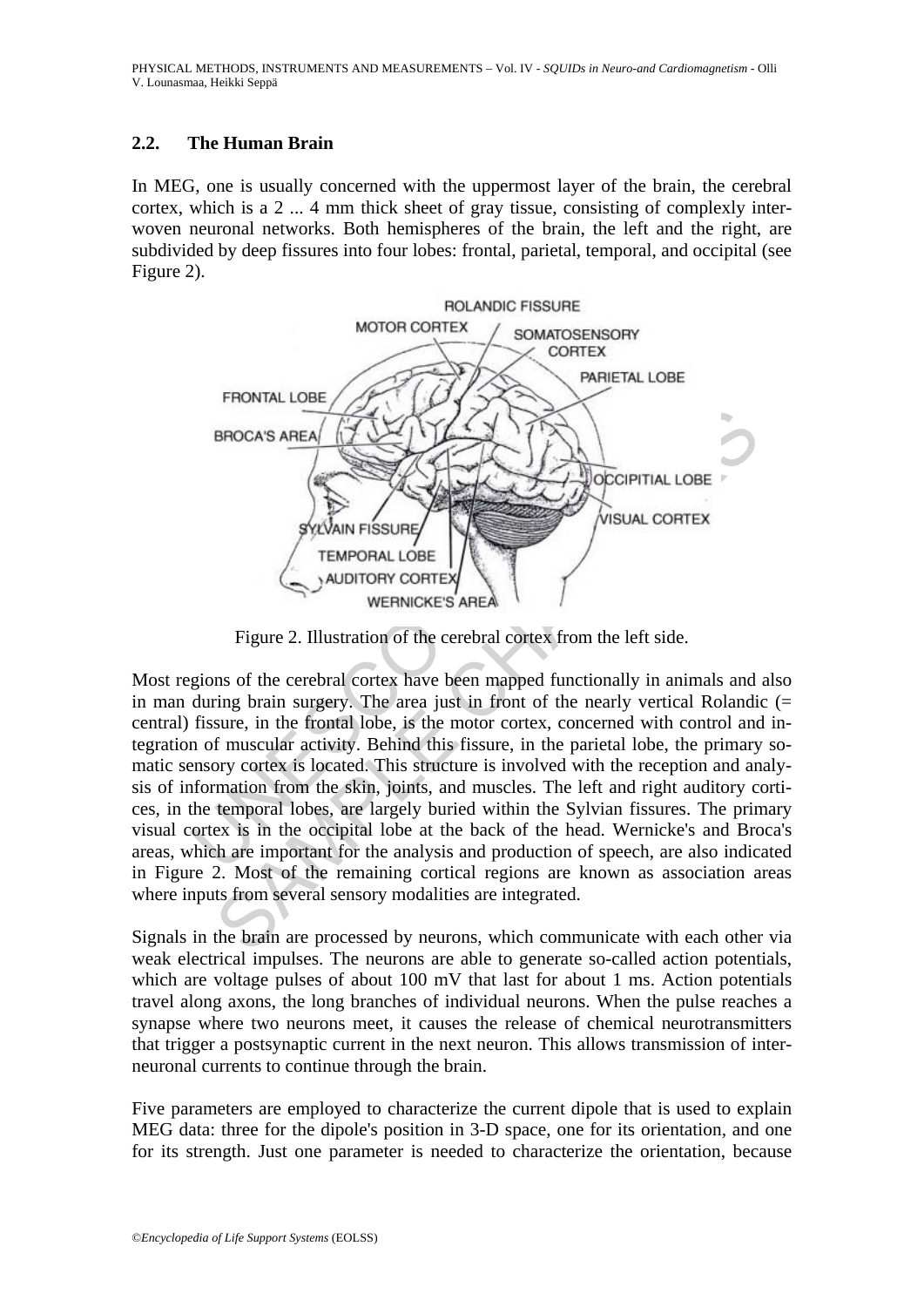only currents that are tangential to the nearest point on the surface of the brain produce external magnetic fields. Contributions from all other currents cancel each other out because the brain is approximately spherically symmetric. This means that MEG signals arise mainly from the walls of the fissures in the cortex, where the neurons are aligned in such a way that currents through them are parallel to the nearest surface of the head. Typical dipole moments (current  $\times$  length of the dipole) encountered after sound stimuli, for example, are on the order of 5 … 50 nAm. Since the effective current only flows over a distance of about 1 mm in the cortex, these dipole strengths are associated with currents of about 10 μA.

### **2.3. Analysis of MEG and MCG measurements**

to spontaneous brain activity and incoherent "noise", individual si<br>to 500 successive sensory stimuli are usually averaged. In this ve, for example after "beeps" of sound, emerges from the backgro<br>data for calculating the ponductions between the molecular three in the content in the content in the content in the set in the content in the set of calculating the magnetic field distribution, measurements must be not a for calculating the magne Owing to spontaneous brain activity and incoherent "noise", individual signals resulting from 20 to 500 successive sensory stimuli are usually averaged. In this way the evoked response, for example after "beeps" of sound, emerges from the background. To collect enough data for calculating the magnetic field distribution, measurements must be made at many, typically at 50 to 100 different locations. In earlier MEG experiments this was done sequentially, over one or a few sites at a time. This was a slow procedure which also endangered the reliability of the data: The subject could not be expected to remain in the same state of vigilance throughout a long measurement session. Now this "human" problem has been overcome by the use of neuromagnetometers covering simultaneously the whole head (see section 4).

Figure 3 shows, at left, a typical magnetic signal evoked in the auditory cortex by 50-ms tones presented to the subject's left ear. The field gradient, in fT/cm, is plotted as a function of time. By combining such signals from many locations, a computer can calculate the magnetic field distribution shown at right. The active region in the brain, underneath the center of the red arrow, may be determined from this type of data. The field pattern varies with time because the activated region in the cortex changes.



Figure 3. *Left:* Typical magnetic response from the brain as a function of time; the Nand P-numbers refer to latencies in milliseconds after the stimulus was given. *Right:* Topographic map of the magnetic field gradient from which the active cortical area (center of the red arrow) can be determined. Gray indicates field out of the head and white into.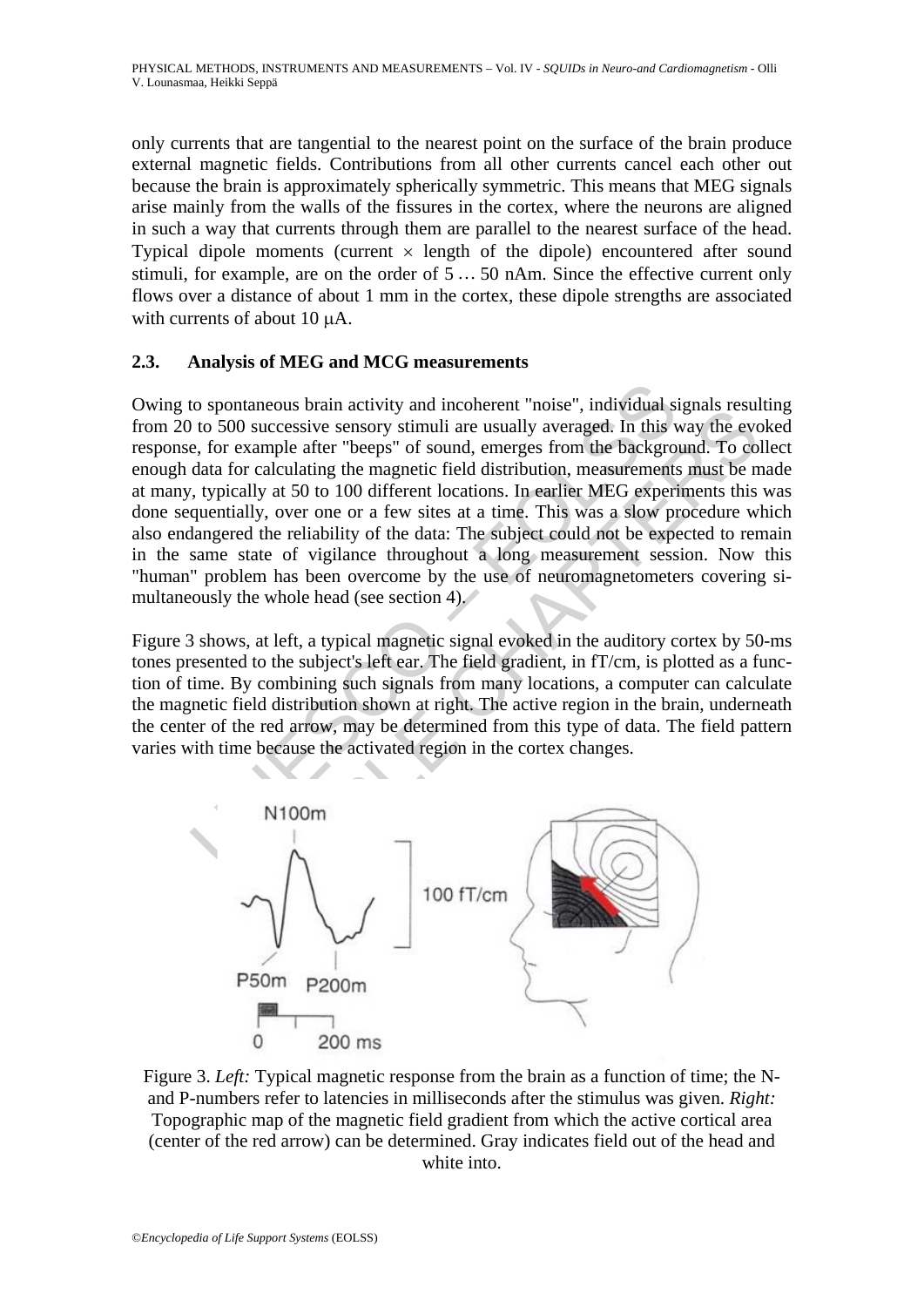In interpreting MEG data, one is dealing with the electromagnetic inverse problem, *i.e*., with the calculation of the source currents responsible for the externally measured magnetic field. The inverse problem has no unique solution. One must, therefore, use a suitable source model to interpret the data. When the neural currents are confined to a small region in the cortex one may assume that, looking from the outside, the source is a current dipole. The magnitude, direction, and position of the active brain area can then be deduced unambiguously with a least-squares fit of the experimental data as shown on the right side of Figure 3. The dipole lies in the middle of the two field extrema, at a 90° angle to the line joining them.

## **2.4. Magnetic Shielding**

**Example 12**<br>
iomagnetic signals are small, rejection of all external disturbance<br>
nee. Other body parts also generate signals. For example, the h<br>
the chest is two to three orders of magnitude larger than the br<br>
the hea magnetic signals are small, rejection of all external disturbances is of extra. Other body parts also generate signals. For example, the heart's magnetic echest is two to there orders of magnitule larger than the brain sig Since biomagnetic signals are small, rejection of all external disturbances is of extreme importance. Other body parts also generate signals. For example, the heart's magnetic field on the chest is two to three orders of magnitude larger than the brain signals just outside the head. The vulnerability of the system to external magnetic noise can be reduced greatly by a gradiometric design of the superconducting flux transformer which gathers the magnetic signal and transmits it to the SQUID. Two configurations are in common use (see Section 3.4): a flat figure-of-eight geometry and two axial but oppositely wound coils in series. Both loop systems are insensitive to spatially uniform background fields but respond to changes in an inhomogeneous field as generated by the nearby brain.

In addition, MEG experiments are usually carried out inside a magnetically shielded room, which in the LTL at HUT employs for noise reduction two layers of aluminum, that attenuate very effectively the high frequency band of the external magnetic disturbances, and two layers of mu-metal for rejection of noise at low frequencies. In addition, the magnetic field entering the outer mu-metal shield is detected by demagnetization coils. A controller and Helmholtz-type feedback coils outside the room are employed to compensate for low frequency magnetic fields. There is also a special feedback circuit to cancel the 50 Hz magnetic field.

## **3. SQUIDs**

Since the late 1960's, SQUIDs have been familiar devices in most low temperature laboratories. Multi-SQUID applications, however, have materialized only after 1980, owing to the slow progress in fabrication technology and small demand. Today, reliable and stable thin-film Josephson circuits can be manufactured in large quantities. The cost of one complete sensor unit, including the dc SQUID and the pick-up loop, is about \$ 150, but the price will be reduced to \$ 50 if production is markedly increased.

## **3.1. Properties of Superconductors**

Phase coherence of charge carriers in a superconductor gives rise to quantization in the SQUID ring: the total magnetic flux threading the loop must be an integral multiple of the so-called flux quantum,  $\Phi_0 = h/2e = 2.07$  fWb. Owing to the smallness of  $\Phi_0$ , the SQUID can be made into a very sensitive device for measuring magnetic fields. A flux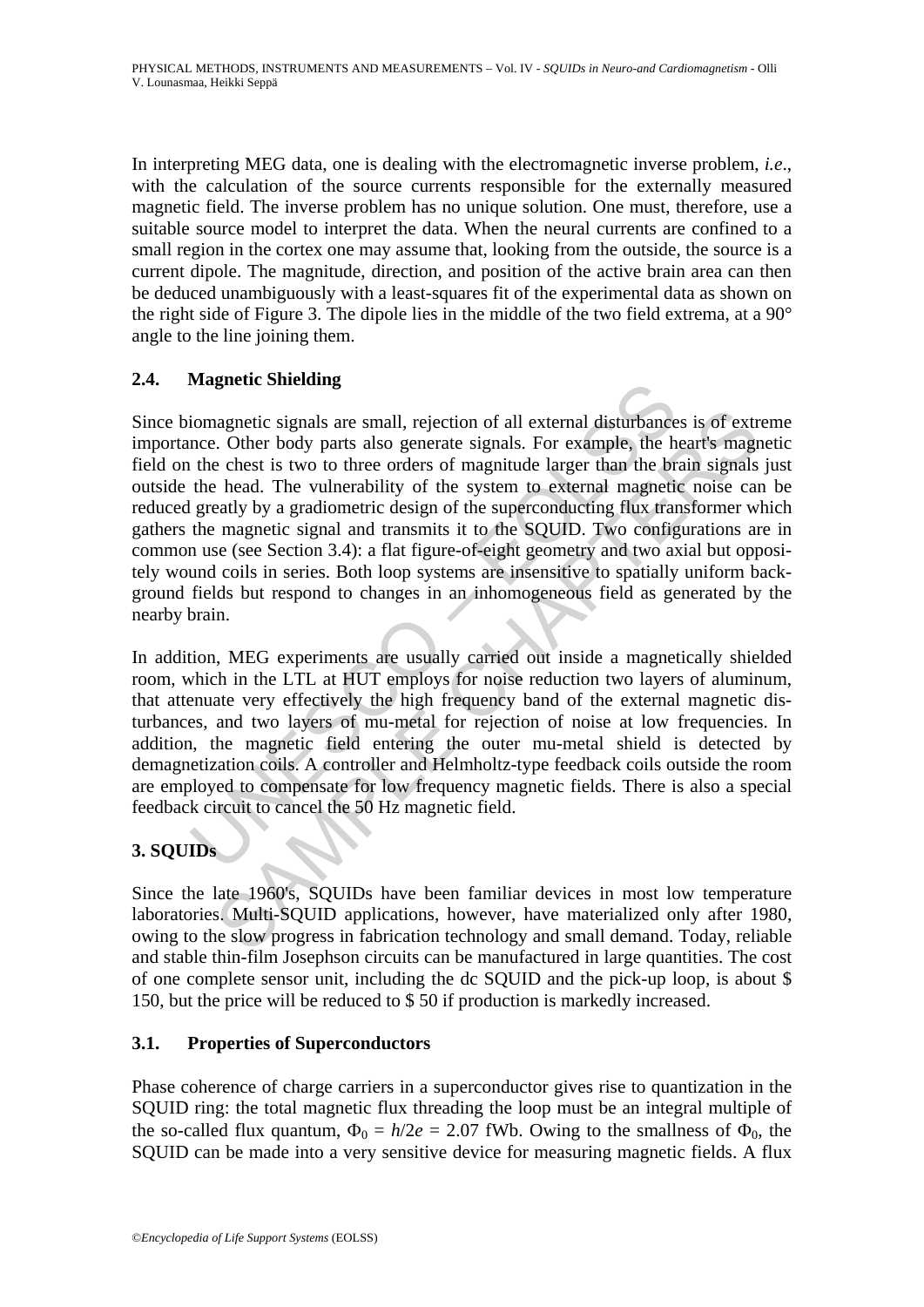noise below  $10^{-5} \Phi_0 Hz^{-1/2}$  in the frequency band of interest is necessary for a dc SQUID to be used in a state-of-the-art neuromagnetometer. Moreover, a flat noise spectrum down to well below 1 Hz, *i.e.*, a low 1/*f* noise, is required for recordings of brain signals.

If two superconducting electrodes are put within tunneling distance from each other, separated by an insulating layer, a supercurrent can flow through the barrier without voltage generation. The Josephson junction is characterized by a critical current *Ic*, which is the highest current that does not produce a voltage drop across the junction. Brian Josephson showed in 1962 that the current through a weak junction is a periodic function of the phase shift between the quantum mechanical wave functions on both sides of the barrier. By interrupting a superconducting loop with one or two such junctions, the quantum phase shift and thus the maximum voltageless current can be controlled by the magnetic field threading the loop.

There are several ways to accomplish a flux detector based on Josephson junctions, but only the rf and dc SQUIDs will be discussed here.

## **3.2. The rf SQUID**

The first practical rf SQUID magnetometer, consisting of one Josephson junction, was introduced in the late 1960's by James Zimmerman. The dc SQUID is a superconducting ring interrupted by two Josephson junctions. For operation, the sensors are kept at 4.2 K, the boiling point of liquid helium. SQUIDs made of high- $T_c$  materials work at liquid nitrogen temperatures.

If the barrier. By interrupting a superconducting loop with on<br>s, the quantum phase shift and thus the maximum voltageless<br>ed by the magnetic field threading the loop.<br>The reseveral ways to accomplish a flux detector base The qualitary phase similar and units the maximum vonages current can<br>by the magnetic field threading the loop.<br>everal ways to accomplish a flux detector based on Josephson junctions,<br>and dc SQUIDs will be discussed here.<br> When a radio frequency flux is superimposed, via a tank circuit, on the low frequency flux threading the superconducting ring, dissipation in the system becomes proportional to the signal flux. This is because the phase of the sinusoidal pump signal, at the moment when the Josephson junction is switched to its resistive state, depends on the low frequency flux. By monitoring the amplitude of the rf signal across the tank circuit, the applied flux can be measured. Since the change in the voltage amplitude of the tank circuit is reasonably high, several hundreds of microvolts per flux quantum, this so called hysteretic rf SQUID became the first practical SQUID magnetometer. Owing to its complicated readout electronics the rf SQUID is no longer used in commercial neuromagnetometers.

(see *Magnetic Fields*)

## **3.3. The dc SQUID**

Two Josephson junctions set in parallel via a small superconducting ring double the critical current *Ic*. An external magnetic flux generates a phase shift in the macroscopic wave function in the ring portion connecting the junctions. The total phase shift along the closed path around the ring has to be a multiple of  $2\pi$ , and thus the flux in the ring modifies the phase shift across the two junctions and the critical currents accordingly. If a current bias is set just above  $2I_c$ , the voltage across the junctions is close to zero in a fluxless ring, but an increasing flux decreases the effective critical current and thus also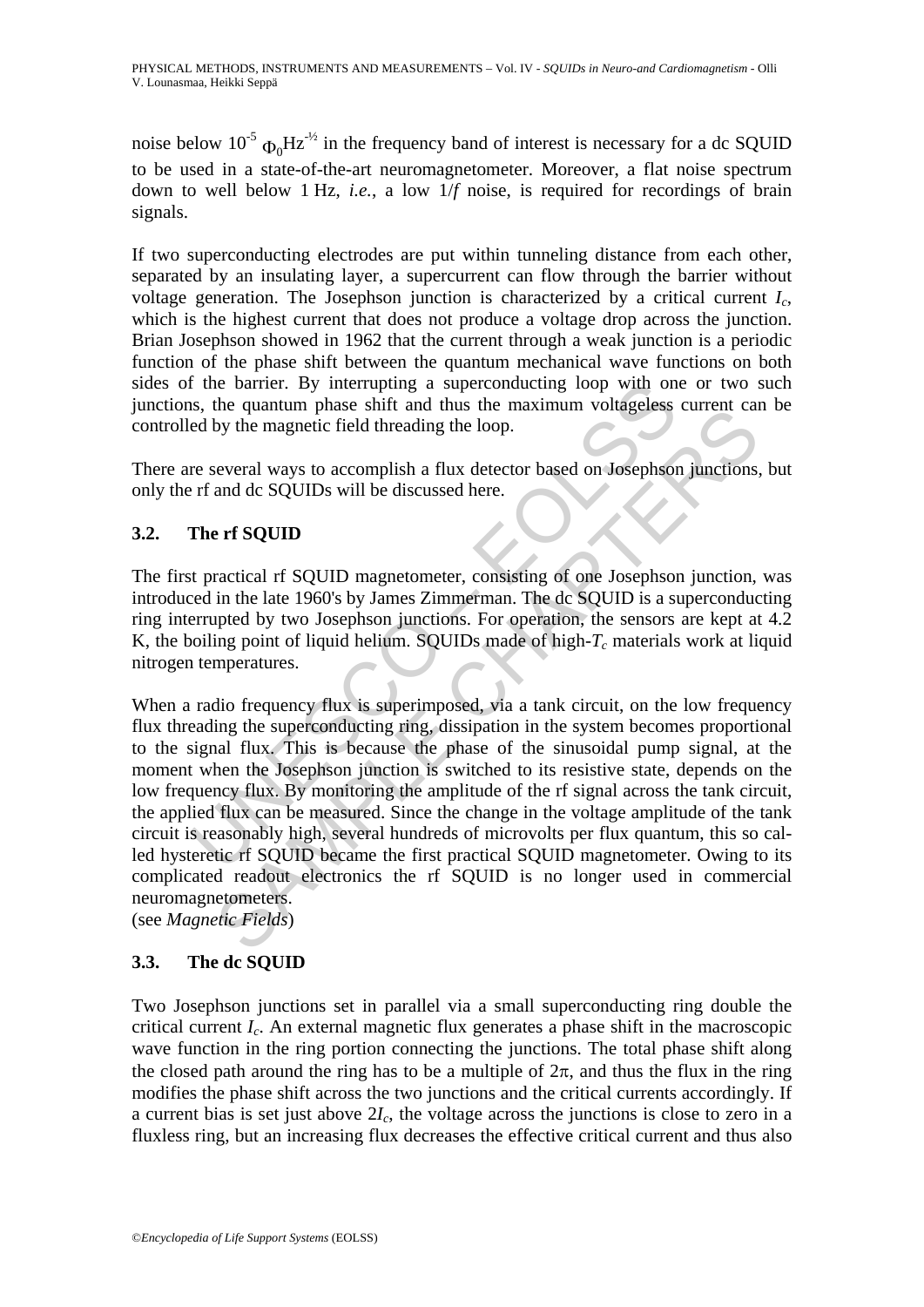the voltage. By imposing a small voltage across the junctions, the current trough the device varies from zero to  $2I_c$  while the flux is increased.

The interference pattern in a ring with two junctions was first demonstrated in 1965. As an example, Figure 4a shows the current-voltage characteristics of a dc SQUID for three different applied fluxes. The current in a voltage biased SQUID, as a function of the external magnetic field, is illustrated in Figure 4b.





periodic response for the optimal point of operation ( $U = 25 \mu V$ ). The dashed line represents the voltage value,  $U = 50 \mu V$ , and the dash-dotted line,  $U = 100 \mu V$ . In this example, 1 nT corresponds to one flux quantum and thus the maximum sensitivity of the magnetometer is 200μA/nT.

Noise in a SQUID is related to the thermal noise from shunt resistors set in parallel with the Josephson junctions; the resistors are needed in order to stabilize the system. The optimization of the energy resolution and the intrinsic flux noise leads to an extremely low loop inductance. Therefore, in a practical low noise SQUID, the loop sizes range from 4  $\mu$ m<sup>2</sup> to 25  $\mu$ m<sup>2</sup>. Such a tiny loop is too small for detecting weak magnetic fields and thus flux transformers must be used to pick-up the signal from a much larger area. (see *Application of Measurements and Instrumentation*) (see section 3.4)

### **3.4. The Pick-up Loop and the Flux Transformer**

Owing to quantization of the flux in a superconducting ring, a closed loop can be used to pick-up the magnetic field from a large area, close to signal sources, and to transfer it into the SQUID ring. A multiloop signal coil wound around the SQUID compresses the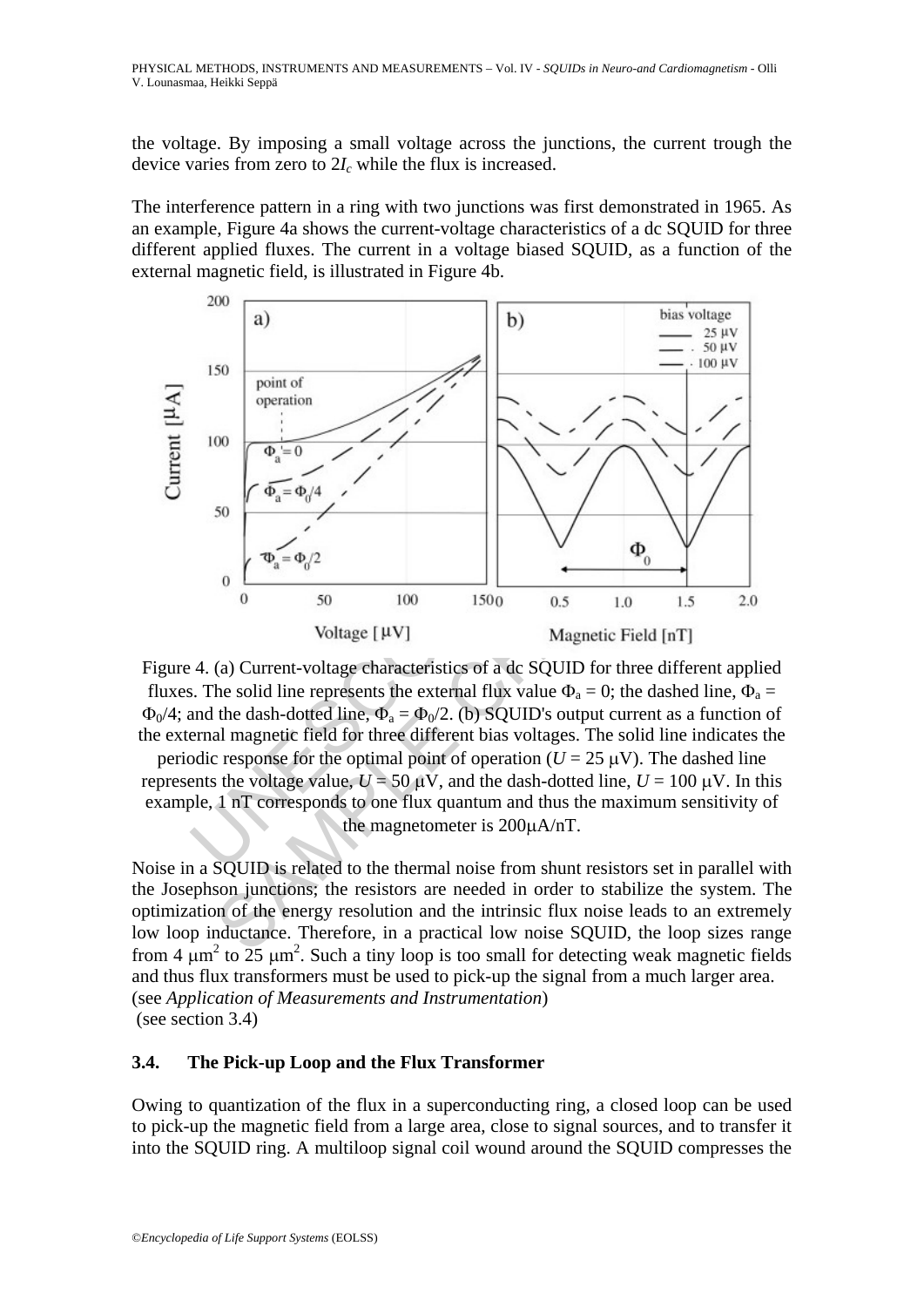magnetic field into the SQUID ring. The supercurrent induced by the applied field is inversely proportional to the inductance of the flux transformer and thus the signal coil inductance, *i.e*, the number of turns, should be as small as possible. On the contrary, high mutual inductance between the signal coil and the SQUID ring maximizes the flux threading the SQUID ring and thus a compromise is necessary. A simple calculation shows that inductance matching between the pick-up loop and the signal coil maximizes the transfer efficiency to convert magnetic field to flux in the SQUID ring.

There is variety of ways to accomplish a pick-up loop. High inductance is realized by using a multiloop configuration but connecting the loops in parallel leads to low inductance. Since the SQUID inductance is very small, the signal coil is made of several turns in series, in order to secure a high signal coil inductance.

series, in otiet to secure a mgin signal con inductance.<br>
K-up coil can be a single loop sensing homogenous magnetic is of the field. Gradiometers are easier to operate in a noisy en<br>
the rapid decay of the gradient field in the metal and planar gradiometers are easier to the field of the field of the field. Gradiometers are easier to operate in a noisy environment, and the straight decay of the gradient field as a function of distance make The pick-up coil can be a single loop sensing homogenous magnetic field or it may comprise of two or more loops in series but in opposite directions sensing thus only gradients of the field. Gradiometers are easier to operate in a noisy environment, because the rapid decay of the gradient field as a function of distance makes the sensor most sensitive to nearby source currents, provided that the gradiometers are balanced sufficiently well. Immunity to external noise sources can further be improved by using a pick-up unit comprising of three separate coils. This arrangement leads to a second order gradiometer which is insensitive not only to the homogenous field but also to its gradient. Higher order gradiometers are employed in biomagnetic studies which are performed in unshielded environments. Magnetometers, on the other hand, are good for extracting information about deep sources but they unavoidably respond to distant noise sources, too.

Several possibilities of arranging magnetometers and first order gradiometers are shown in Figure 5. The tangential and planar gradiometers can be integrated on a silicon chip but the axial configuration requires a flexible board or it can be made of a superconducting wire.

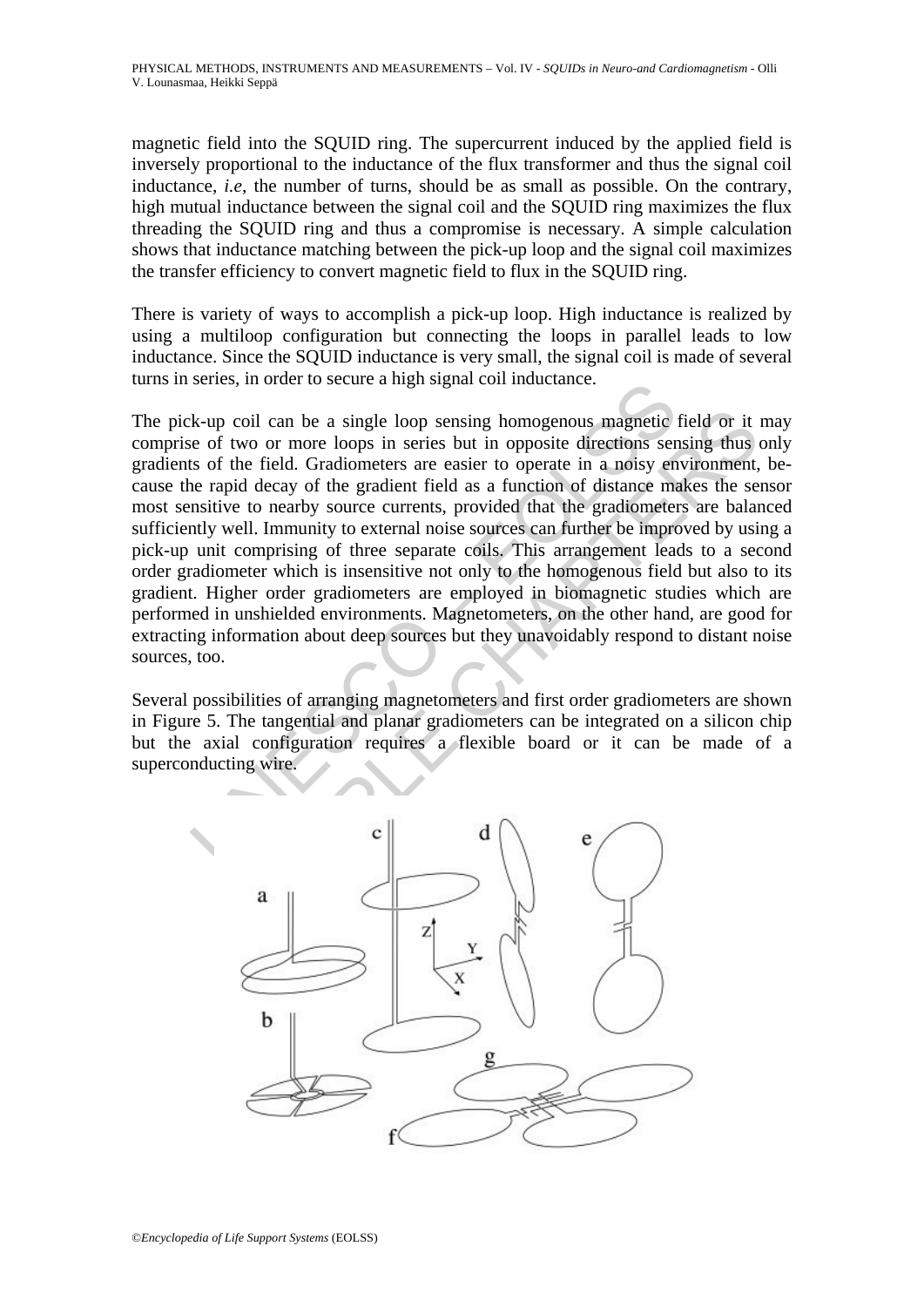Figure 5. Different types of pick-up coils. (a) Simple multi-turn pick-up loop with high output inductance and sensitive to the homogenous magnetic field *Bz*. (b) Magnetometer with low output inductance composed of several sub-loops set in parallel. (c) Axial gradiometer which measures  $\partial B_z / \partial z$ . (d and e) Two tangential gradiometers that measure the vertical gradient of the magnetic field, ∂*By*/∂*z* and ∂*Bx* /∂*z*, respectively. (f and g) Planar gradiometers responding to two gradients of the field, ∂*Bz* /∂*<sup>y</sup>* and ∂*Bz* /∂*x*, respectively. In gradiometric sensing coils the distance between the loops (baseline) should be close to that from the source but is smaller in practice, at least in integrated gradiometers.



## TO ACCESS ALL THE **37 PAGES** OF THIS CHAPTER, Visit: http://www.eolss.net/Eolss-sampleAllChapter.aspx

#### **Bibliography**

- - -

Andrä W. and Nowak H., Editors (1998). *Magnetism in Medicine*. 511 pp. Berlin: Wiley-VCH. [Discusses all uses of magnetism in medical practice and research, including SQUIDs, MEG, MCG, MRI and fMRI]

TO ACCESS ALL THE 37 PAGES OF THIS CHAPT<br>Visit: http://www.eolss.net/Eolss-sampleAllChapter.a<br>phy<br>aphy<br>and Nowak H., Editors (1998). *Magnetism in Medicine*. 511 pp. Berlin: N<br>uses of magnetism in medical practice and rese Hämäläinen M., Hari R., Ilmoniemi R.J., Knuutila J. and Lounasmaa O.V. (1993). *Magnetoencephalography – Theory, Instrumentation and Applications to Noninvasive Studies of the Working Human Brain.* Reviews of Modern Physics **65**, 413-497. [A comprehensive treatment of MEG]

Hämäläinen M. and Nenonen J. (1999). *Magnetic Source Imaging.* Encyclopedia of Electrical Engineering **12**. Webster, J., Editor. 133-148 pp. New York: Wiley and Sons [A recent overview of source imaging techniques in MEG and MCG].

Hari R. and Salmelin R. (1997). *Human Cortical Oscillations: A Neuromagnetic View through the Skull*. Trends in Neuroscience **20**, 44-49. [ Review of MEG measurements on rhythmic oscillations generated in the human brain]

CO ACCESS ALL THE 37 PAGES OF THIS CHAP[TE](https://www.eolss.net/ebooklib/sc_cart.aspx?File=E6-08-05-02)R,<br>
Visit: http://www.eolss.net/Eolss-sampleAllChapter.aspx<br>
Solution (1998). *Magnetism in Medicine*. 511 pp. Berlin: Wiley-VCH.<br>
Solution is magnetism in medical pactice and resea Lounasmaa O.V. (1996). *Medical Applications of SQUIDs in Neuro- and Cardiomagnetism*. Physica Scripta **T66**, 70-79; Lounasmaa O.V., Hämäläinen M., Hari R. and Salmelin, R. (1996). *Information Processing in the Human Brain: Magnetoencephalographic Approach*. Proceedings of the National Academy of Sciences of the USA **93**, 8809-8815; Hari R. and Lounasmaa O.V. (2000). *Neuromagnetism: Tracking the Dynamics of the Brain*. Physics World **13**, 33-38. [The present paper uses liberally material from these publications]

Nenonen J., Montonen, J. and Mäkijärvi M. (2000). *Principles of Magnetocardiographic Mapping*. *Cardiac Mapping*, Shenasa M., Borgreffe M. and Breithardt G., Editors. Mount Kisco, NY: Futura Publishing Co. [Short review of MCG mapping to be published in 2000]

Nicholls J.G., Martin A.R. and Wallace B.G. (1992). *From Neuron to Brain*. 805 pp. Sunderland: Sinauer Associates. [An excellent text on the human brain]

Ryhänen T., Seppä H., Ilmoniemi R. and Knuutila. J. (1989). *SQUID Magnetometers for Low Frequency Applications.* Journal of Low Temperature Physics **76**, 287-386. [Comprehensive review of SQUIDs